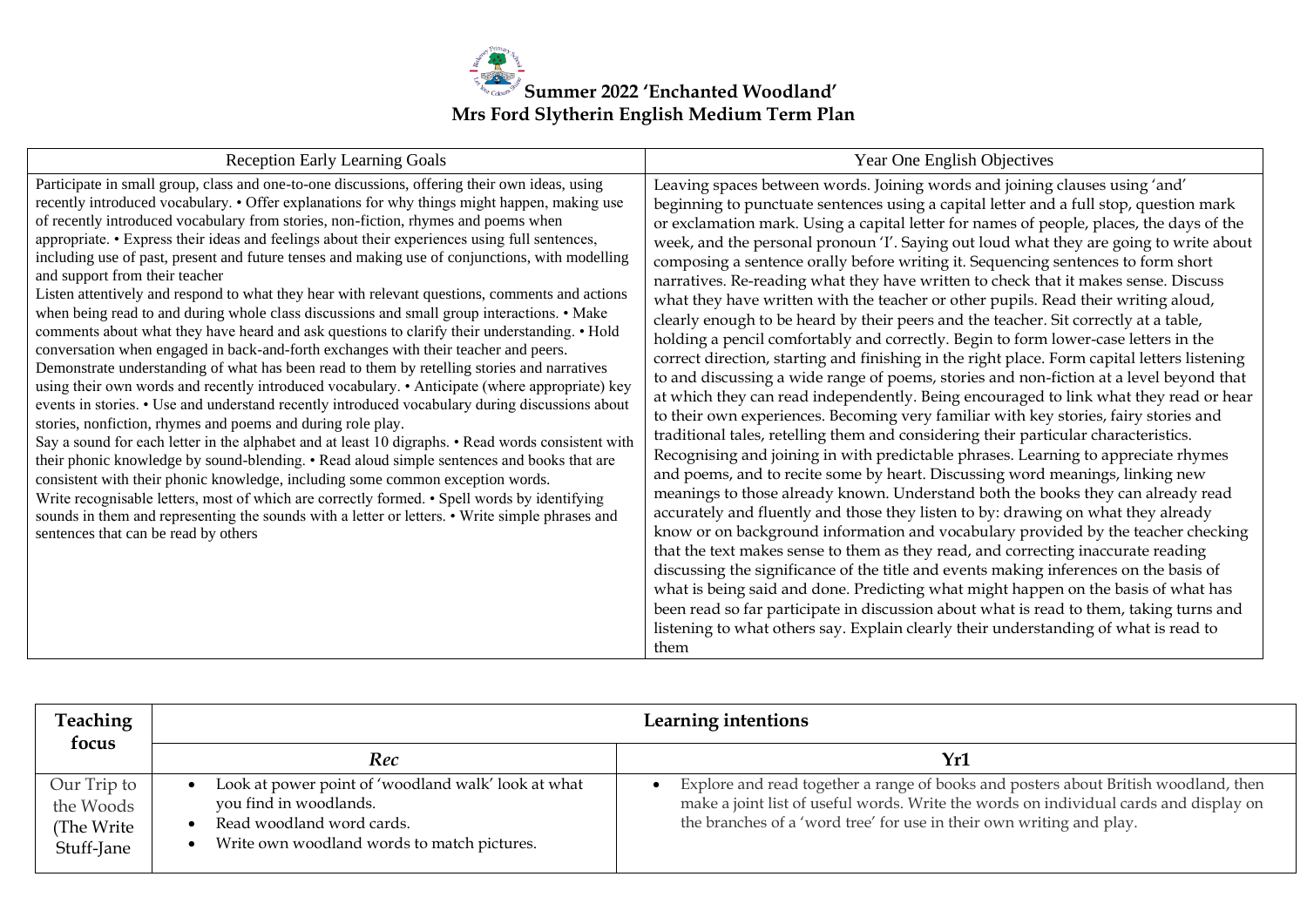| Considine)                    |                                                                                                                                                                                                                                                                                                                                                                                                                                                                                                                                                                                                                                                                                                                                                                                                                                                                                                   |                                                                                                                                                                                                                                                                                                                                                                                                                                                                                                                                                                                                                                                                                                                                                                                                                                                                                                                                                                                                                                                                                                                                                                                                                                                                                                                                                                                                               |
|-------------------------------|---------------------------------------------------------------------------------------------------------------------------------------------------------------------------------------------------------------------------------------------------------------------------------------------------------------------------------------------------------------------------------------------------------------------------------------------------------------------------------------------------------------------------------------------------------------------------------------------------------------------------------------------------------------------------------------------------------------------------------------------------------------------------------------------------------------------------------------------------------------------------------------------------|---------------------------------------------------------------------------------------------------------------------------------------------------------------------------------------------------------------------------------------------------------------------------------------------------------------------------------------------------------------------------------------------------------------------------------------------------------------------------------------------------------------------------------------------------------------------------------------------------------------------------------------------------------------------------------------------------------------------------------------------------------------------------------------------------------------------------------------------------------------------------------------------------------------------------------------------------------------------------------------------------------------------------------------------------------------------------------------------------------------------------------------------------------------------------------------------------------------------------------------------------------------------------------------------------------------------------------------------------------------------------------------------------------------|
| Woodland<br><b>Walk Trees</b> | Make friends with a tree! Working in pairs, choose a tree<br>$\bullet$<br>to befriend. Circle it with their arms, smell it, touch its<br>bark and take a close look at its branches and leaves.<br>Take rubbings of its bark, collect a few of its leaves and<br>take a photograph of their tree with a digital camera to<br>help with identification.<br>Sit in a quiet wooded area and observe bird life. Talk<br>$\bullet$<br>about what they see the birds doing in the trees.<br>Look at the power point about trees some trees are<br>$\bullet$<br>deciduous and some are evergreen.<br>Label a tree.<br>$\bullet$<br>Put the pictures of what we did on our woodland walk<br>$\bullet$<br>into sequence.<br>Write words or captions to match the photographs of<br>$\bullet$<br>our woodland walk.<br>Write a sentence about what they liked best about the<br>$\bullet$<br>woodland walk. | Make friends with a tree! Working in pairs, choose a tree to befriend. Circle it with their<br>$\bullet$<br>arms, smell it, touch its bark and take a close look at its branches and leaves. Take<br>rubbings of its bark, collect a few of its leaves and take a photograph of their tree with a<br>digital camera to help with identification.<br>Sit in a quiet wooded area and observe bird life. Talk about what they see the birds<br>doing in the trees.<br>Learn that some trees are deciduous and some are evergreen. Look at pictures of both<br>types of tree and read their names. Take a walk around the local environment to look at<br>people's gardens and describe the trees they can see - deciduous or evergreen?<br>Talk about their woodland experience, using the photographs taken to remember and<br>recall what they saw and did, and how it felt to be in the woodland. Work in small<br>groups, retelling the day by setting out the photographs in sequence.<br>Use their sequenced woodland visit pictures to write a simple sentence describing each<br>one. Start each sentence with a simple time connective. Refer to their word tree for help<br>when describing the woodland.<br>Finish their recounts, reading them aloud to check their sentences make sense. Make<br>any changes they think necessary and share their work with others including parents<br>and carers. |
| Woodla<br>nd<br>Animals       | Think about questions you would like to ask a woodland<br>$\bullet$<br>creature.<br>Look at a power point about woodland animals.<br>$\bullet$<br>Look at non-fiction books about woodland animals.<br>$\bullet$<br>Write a sentence about their favourite woodland animal.<br>$\bullet$<br>Label a woodland animal.<br>$\bullet$<br>One Mole Digging a Hole, The mole who needed<br>glasses, The Cross Rabbit, Mouse poems and Hedgehogs<br>balloon.                                                                                                                                                                                                                                                                                                                                                                                                                                             | Invite a woodland animal (or puppet!) into school and ask questions about their life in<br>$\bullet$<br>the woods. Compose questions with a partner beforehand, thinking carefully about<br>what they want to ask.<br>Use information books and the web to find out more about their visitor and other<br>woodland animals. Talk about what they have learned and record their ideas on sticky<br>notes and whiteboards to share with others<br>Using drawings and writing, make a mini book about their favourite woodland animal.<br>Use words collected during shared time to make it interesting and fun.<br>Complete the letter to their woodland visitor telling them what they have learned about<br>woodland animals since their visit. Put their letters into envelopes, decide on the right<br>address to use and walk to the post office to post them.<br>Read or listen to their woodland visitor's response as he explains how impressed he was<br>with all that they learned about woodland animals. Discuss and respond to any<br>questions their visitor asks in his letter.<br>• Write a 'Who am I?' riddle.                                                                                                                                                                                                                                                                                 |
| Flowers<br>and<br>Plants      | Talk about the different pictures of flowers and plants<br>$\bullet$<br>and read the name.<br>Sequence 'how to make a woodland crown'. Write<br>captions.<br>Label parts of a woodland flower.<br>$\bullet$                                                                                                                                                                                                                                                                                                                                                                                                                                                                                                                                                                                                                                                                                       | Look at picture cards of British woodland flowers and flowering plants such as bluebell,<br>gorse, bramble, wild strawberry, foxgloves, wild garlic, wood sorrell, and buttercups.<br>Read their names and describe and talk about their features, including leaf shapes, petal<br>forms, colours and other features such as thorns, prickles, fruit and scent. Play a game of<br>'Guess my name', describing to others what they see and giving answers.<br>Read a set of simple instructions on how to make a woodland crown. Read sentences<br>aloud and carry out instructions to complete one together. Highlight the 'bossy' verbs in                                                                                                                                                                                                                                                                                                                                                                                                                                                                                                                                                                                                                                                                                                                                                                   |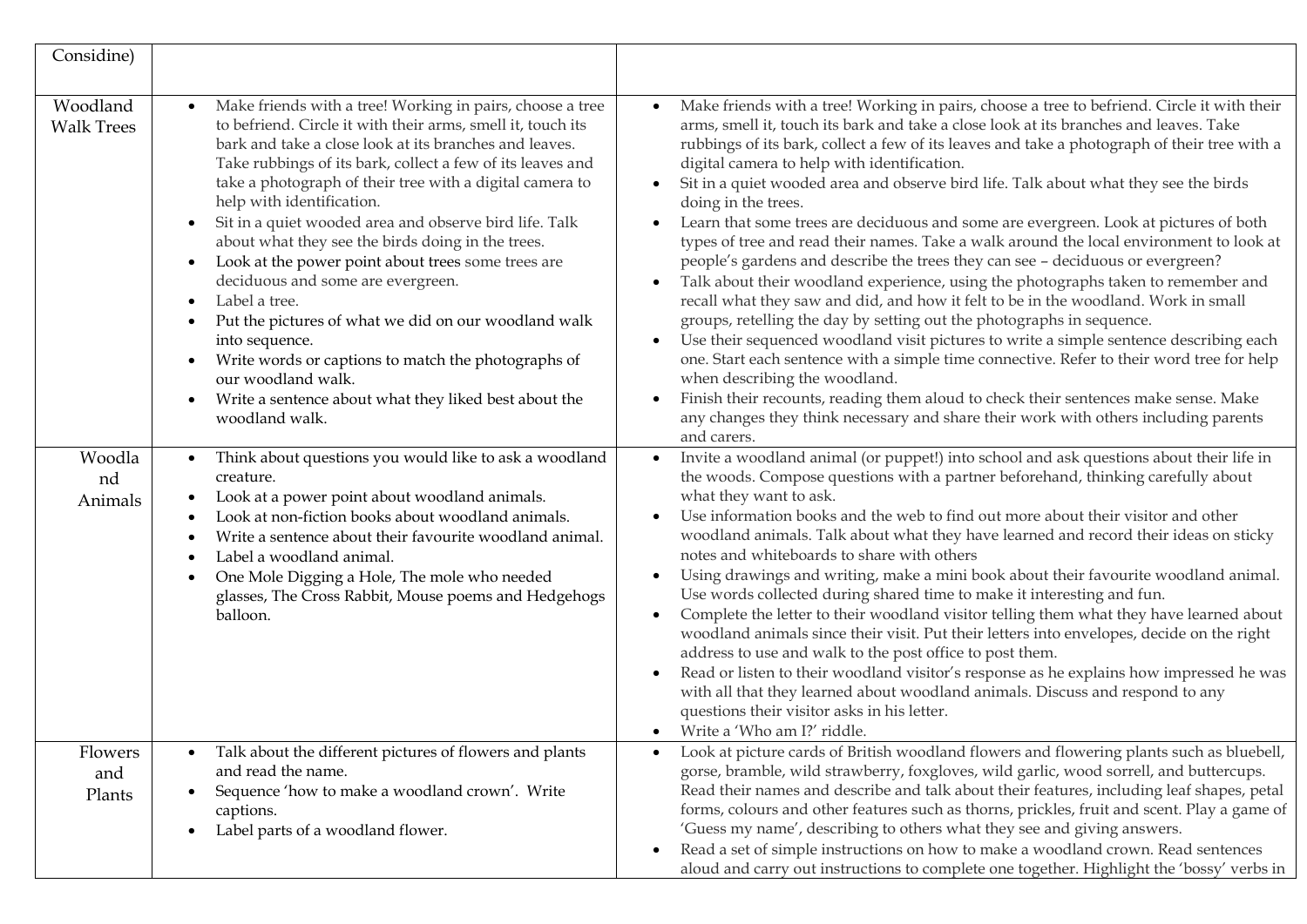|                         |                                                                                                                                                                                                                    | the instructions which told them what to do! Make a list of any other bossy words that<br>they could use to tell others what or how to do something!<br>Share how they made their own individual woodland crowns. If photographs were<br>taken of the making process, use these to help sequence what they did, and think about<br>how they would instruct someone else to make one. Begin to write a simple set of<br>instructions for 'How to make a Woodland Crown'.<br>Complete their woodland crown instructions, numbering them and adding helpful<br>drawings and diagrams. Check with a partner to make sure they make sense and that all<br>their sentences have a full stop and capital letter.<br>Complete their instructions by adding a list of all the resources and materials they used.<br>Write their list using bullet points or commas.                                                                                                                                                                                                                                                                                                                                                                                                                                                                                                                                                                                                                                                              |
|-------------------------|--------------------------------------------------------------------------------------------------------------------------------------------------------------------------------------------------------------------|-------------------------------------------------------------------------------------------------------------------------------------------------------------------------------------------------------------------------------------------------------------------------------------------------------------------------------------------------------------------------------------------------------------------------------------------------------------------------------------------------------------------------------------------------------------------------------------------------------------------------------------------------------------------------------------------------------------------------------------------------------------------------------------------------------------------------------------------------------------------------------------------------------------------------------------------------------------------------------------------------------------------------------------------------------------------------------------------------------------------------------------------------------------------------------------------------------------------------------------------------------------------------------------------------------------------------------------------------------------------------------------------------------------------------------------------------------------------------------------------------------------------------|
| Hansel<br>and<br>Gretel | Retell the story of Hansel and Gretel using the story<br>$\bullet$<br>actions.<br>Order the pictures of the story.<br>$\bullet$<br>Write captions to match the pictures of the story.                              | Listen to the traditional tale 'Hansel and Gretel' and talk about what happens. Retell the<br>$\bullet$<br>story together, perhaps ordering pictures to sequence the events. Think and share a<br>sentence for each picture card. Read the story independently or with a partner or other<br>adult.<br>Read a simplified and error-filled version of the story! Spot the mistakes and talk about<br>them, rewriting the sentences correctly<br>Look at and talk about a range of slides or images of mysterious woodland pathways.<br>Choose a favourite picture and imagine they have found the pathway and are about to<br>follow it into the woods. Imagine they meet an animal or a magical creature or find a<br>rare flower or plant. Begin to write a story about their woodland adventure.                                                                                                                                                                                                                                                                                                                                                                                                                                                                                                                                                                                                                                                                                                                      |
| Woodla<br>nd Party      | Write a party invitation.<br>Make a list of things that we may need.<br>$\bullet$<br>Write what they liked about the party.<br>٠<br>Order pictures of planting a sapling.<br>Write captions to match the pictures. | We'd better let Mr Fox know how many guests to expect Let's write a short letter<br>$\bullet$<br>accepting his invitation!<br>What do we need to make or prepare? Let's make a list.<br>Watch a slide show to view photographs of the woodland party with Mr Fox. Write<br>simple sentences and sentence sequences to record what they did on the day.<br>Talk about their ideas for developing a small piece of woodland within the school<br>grounds. Visit a local garden centre to buy a range of seeds and saplings. Talk to the<br>experts there about their choices and ask questions about how to plant and look after<br>their purchases.<br>Use Google maps and satellite images of the school grounds to show where they would<br>like to plant their saplings. Label their maps and plans to show the various features.<br>Think about where they would place tree trunks, wooden stumps and dens.<br>Work with adults, parents and carers following verbal instructions to plant their<br>saplings. Take turns in talking with others, listening to instructions and reflecting upon<br>what they have done.<br>Watch an adult making a woodland campfire. Listen carefully to the instructions,<br>following the rules and safety procedures of fire lighting. Cook a woodland pizza or<br>melt marshmallows on the fire. Maybe listen to a story or join in with a woodland song<br>while they work! Afterwards, write one or more sentences to form a short narrative<br>about the campfire experience. |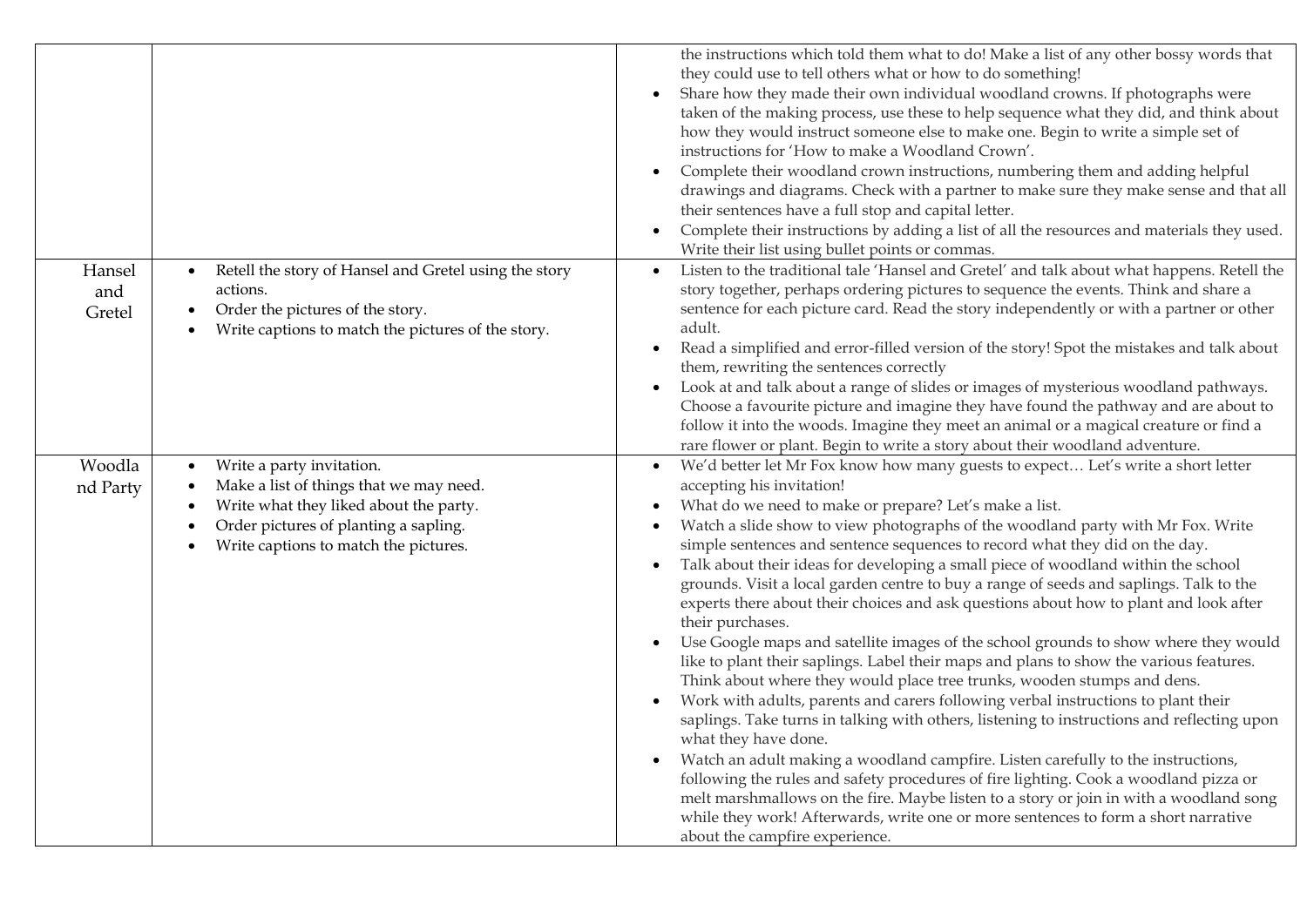| Woodland     | Make a sign to label your fairy garden.                            | Write a fairy spell                                                                        |
|--------------|--------------------------------------------------------------------|--------------------------------------------------------------------------------------------|
| Fairies      | Writing letter sound in fairy dust.                                | Write a letter to the fairies                                                              |
|              |                                                                    | Write instructions on how to make a fairy garden.                                          |
|              |                                                                    | Make a poster to warn people about the presence of fairies.                                |
|              |                                                                    | Write a story about a fairy.                                                               |
| Woodland     | Label the fly                                                      | Listen to the story of How Sparky got his wings.                                           |
| Insects      | Insect words                                                       | Firework safety poster.                                                                    |
|              | <b>Butterfly lifecycle</b>                                         | Spider facts.                                                                              |
|              | Bug hunt<br>$\bullet$                                              | Insect lifecycle                                                                           |
| <b>Birds</b> | Naming birds<br>$\bullet$                                          | Bird speech bubble                                                                         |
|              | Label a bird.                                                      | Write instructions on how to make a bird feeder.                                           |
|              |                                                                    | Write bird non-fiction fact book.                                                          |
| Owls         | Owl characteristics<br>$\bullet$                                   | Write an owl non-fiction fact book                                                         |
|              | Acting out owl baby<br>$\bullet$                                   | Describe the personalities of the owl babies.                                              |
|              | Find the capital letters in the story.<br>$\bullet$                | Describe the wood where the owl babies live.                                               |
|              | Look at the punctuation in the story.<br>$\bullet$                 | Before reading to the end, ask children to predict where the owls' mum has gone to.        |
|              | Nocturnal<br>$\bullet$                                             | Why did she leave them? Could you rewrite the story from her point of view?                |
|              | Discuss how the characters are feeling.<br>$\bullet$               | Write a similar story which includes different creatures.                                  |
|              | Discuss what they can do if they feel scared/worried.<br>$\bullet$ | Act out the story and discuss the feelings of the babies and their mum at different points |
|              |                                                                    | in the story?                                                                              |
|              |                                                                    | Write a note from the owls' mum telling them not to worry while she has gone.              |
|              |                                                                    | Watch the animated version of the story.                                                   |
|              |                                                                    | Compare The Legend of the Guardian Story to Owl Babies.                                    |
| Robin        | Listen to the story of Robin Hood.                                 | Using the clip write your own story.                                                       |
| Hood         | Describe the characters in the story.                              | Robin Hood wanted poster                                                                   |
|              |                                                                    | Character report.                                                                          |
|              |                                                                    | Morals of the story-greed and wealth.                                                      |
| The          | Rhyming words<br>$\bullet$                                         | Write character speech bubbles to the story.                                               |
| Gruffalo     | Discuss other animals that might be scary.<br>$\bullet$            | Write a description/report of a scary creature.                                            |
|              | Learn facts about the different animals in the story.<br>$\bullet$ | A warning poster for a Gruffalo.                                                           |
|              | Draw a Gruffalo using the description in the text.<br>$\bullet$    | Draw a Gruffalo by using the description in the text.                                      |
|              | Act out the story of the Gruffalo<br>$\bullet$                     | Gruffalo poem                                                                              |
|              | Gruffalo missing words<br>$\bullet$                                | Postcard from the Gruffalo                                                                 |
|              |                                                                    | Gruffalo adjectives<br>٠                                                                   |
| <b>Stick</b> | Exploring rhyming words.<br>$\bullet$                              | Make a list of the different ways sticks can be used.                                      |
| Man          | Make the beginning letter of your name from sticks.                | Write a list of instructions on how to play pooh sticks.                                   |
|              | Act out the story of stick man.<br>$\bullet$                       | Write a part of the story thinking how someone might use the stick man differently.        |
|              | Where does your story take place? Where does your<br>$\bullet$     | A diary entry from the stick man.                                                          |
|              | Stick Man live? What is your Stick Man like? Can you               | Write a postcard from the stickman.                                                        |
|              | describe him? How did this happen? What happened in                |                                                                                            |